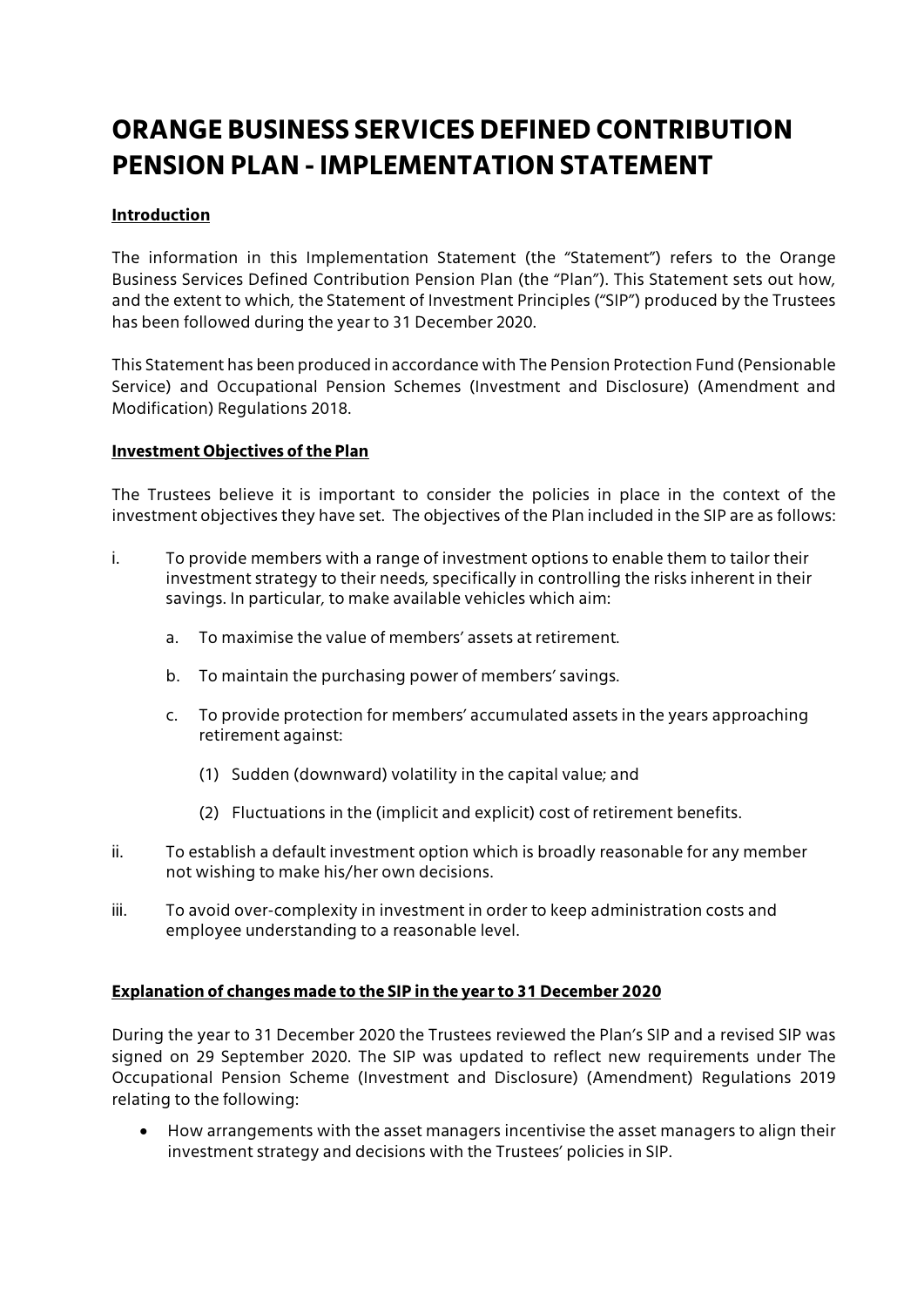- How those arrangements incentivise the asset managers to make decisions based on assessments about medium to long-term financial and non-financial performance of an issuer of debt or equity and to engage with issuers of debt or equity in order to improve their performance in the medium to long-term.
- How the method (and time horizon) of the evaluation of asset managers' performance and the remuneration for asset management services are in line with the Trustees' policies mentioned in the SIP.
- How the Trustees monitor portfolio turnover costs incurred by the asset manager and how they define and monitor targeted portfolio turnover or turnover range.
- The duration of arrangements with the asset managers.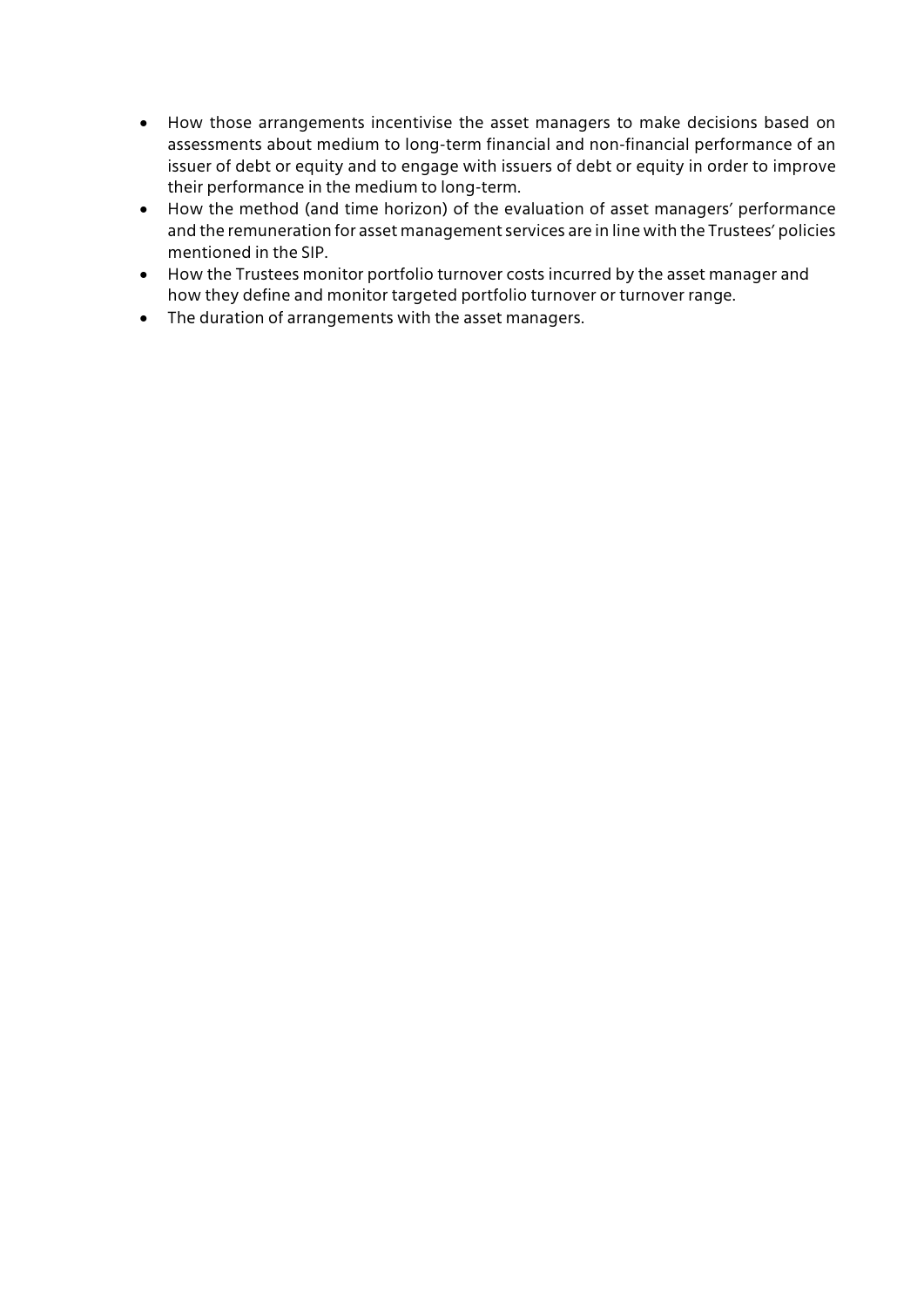#### **Assessment of how the policies of the SIP have been followed for the year to 31 December 2020**

The information provided in the table below summarises the work undertaken by the Trustees during the year, and longer term where relevant, setting out how this work followed the Trustees' policies in the SIP.

References to the 'Delegated Investment Manager' refer to Mercer Global Investments ("MGI"). MGI manage a range of funds on behalf of the Trustees, including the Mercer Growth Fund that represents the growth phase of the Plan's default investment strategy. In practice, the Trustees have delegated some aspects of monitoring and investment oversight to MGI with respect to the assets invested with them, as set out in the table below. The Trustees then monitor actions taken by MGI within their portfolios as part of the quarterly monitoring framework.

|   | Requirement                                                                         | <b>Summary of policy</b>                                                                                                                                                                                                                                                                                                                                                                                                              | In the year to 31 December 2020                                                                                                                                                                                                                                                                                                                                                                                                                                                                                                                                                                                                                                                                                                                                                                                                        |
|---|-------------------------------------------------------------------------------------|---------------------------------------------------------------------------------------------------------------------------------------------------------------------------------------------------------------------------------------------------------------------------------------------------------------------------------------------------------------------------------------------------------------------------------------|----------------------------------------------------------------------------------------------------------------------------------------------------------------------------------------------------------------------------------------------------------------------------------------------------------------------------------------------------------------------------------------------------------------------------------------------------------------------------------------------------------------------------------------------------------------------------------------------------------------------------------------------------------------------------------------------------------------------------------------------------------------------------------------------------------------------------------------|
|   | Securing compliance with<br>the legal requirements<br>about choosing<br>investments | "The Trustees' investment responsibilities are<br>governed by the Plan's Trust Deed and this<br>Statement takes full regard of its provisions. A copy<br>of the Plan's Trust Deed is available for inspection<br>upon request."<br>"the day-to-day management of the assets [] is<br>delegated to professional investment managers"<br>SIP section 1.                                                                                 | Over the year to 31 December 2020, the Trustees received investment advice<br>from the investment adviser regarding the impact of Covid-19 on the Plan,<br>including in relation to the impact on investments.<br>MGI made a number of changes to the strategy included in the default in<br>response to COVID-19, and these were communicated clearly to the<br>Trustees at regular meetings.<br>Over the year to 31 December 2020, the Trustees were required to take<br>action in relation to two self-select funds that were either suspended (Aviva<br>Property Fund) or closed down by the Plan's administrator (Stewart<br>Investors Emerging Market equity strategy). The Trustees took advice from<br>the Plan's investment advisor in each instance, and considered the impact<br>on members of different courses of action. |
| 2 | Kinds of investments to<br>be held                                                  | "The Trustees recognise that individual members<br>have differing investment needs and that these may<br>change during the course of their working lives. It is<br>also recognised that members have differing<br>attitudes to risk. The Trustees believe that members<br>should make their own investment decisions based<br>on their individual circumstances. Therefore one<br>objective is to make available a range of lifestyle | No additions outside of the range of asset classes mentioned in the SIP were<br>made.                                                                                                                                                                                                                                                                                                                                                                                                                                                                                                                                                                                                                                                                                                                                                  |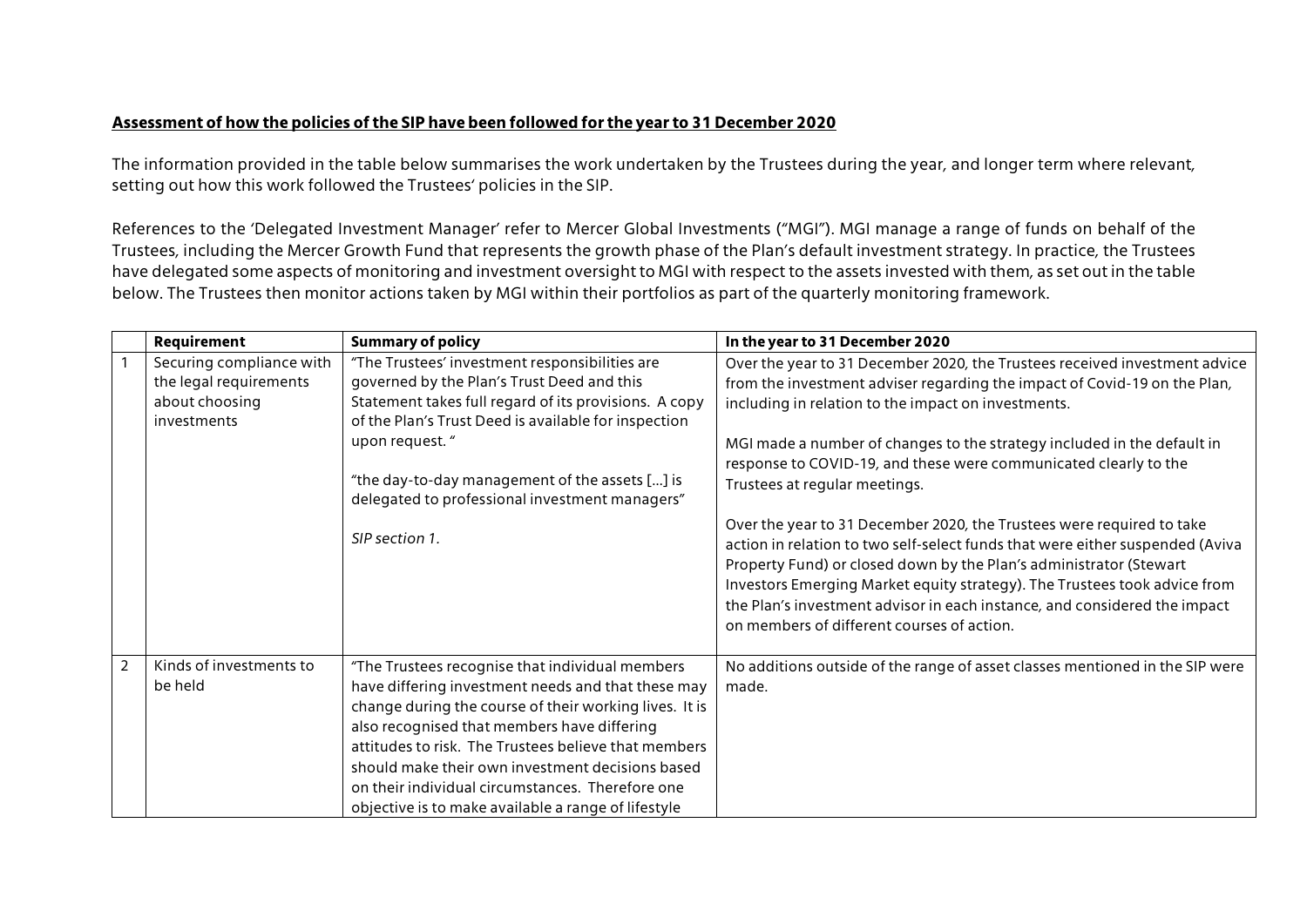|                | Requirement         | <b>Summary of policy</b>                                                                      | In the year to 31 December 2020                                              |
|----------------|---------------------|-----------------------------------------------------------------------------------------------|------------------------------------------------------------------------------|
|                |                     | strategies and self-select investment options<br>sufficient to enable members to tailor their |                                                                              |
|                |                     | investment strategy to their own needs with the                                               |                                                                              |
|                |                     | aim to ensure the security, quality, liquidity and                                            |                                                                              |
|                |                     | profitability of a member's portfolio as a whole."                                            |                                                                              |
|                |                     | SIP section 2.1.                                                                              |                                                                              |
|                | The balance between | "All the funds [offered to members] are open-ended                                            | Underlying structural changes applied to the Mercer Growth fund (as part of  |
| $\overline{3}$ | different kinds of  | with no set end date for the arrangement."                                                    | the default investment strategy) were reflected in the other risk profiled   |
|                | investments         |                                                                                               | funds available as part of the self-select fund range. These structural      |
|                |                     | SIP section 2.3                                                                               | changes were an enhancement in implementation only and there were no         |
|                |                     |                                                                                               | changes made to the underlying strategic asset class allocations. The        |
|                |                     | The Trustees offer 19 Funds that members are able                                             | Delegated Investment Manager confirmed that all changes were made with       |
|                |                     | to invest in, across equities, fixed income, and                                              | consideration of improving risk-adjusted returns, considering the full range |
|                |                     | diversified growth funds offering a range of levels                                           | of available and implementable options and employing their best thinking.    |
|                |                     | of risks and returns.                                                                         |                                                                              |
|                |                     |                                                                                               | As part of the self-select fund range the Trustees consider the spread of    |
|                |                     | "The Trustees also offer three Lifetime Investment                                            | assets across both growth and defensive assets. The range offers options     |
|                |                     | Programmes as investment options, each targeting                                              | across the risk and return spectrum, allowing members to build their own     |
|                |                     | a different benefit type at retirement. The aim of                                            | diversified portfolio should they choose to.                                 |
|                |                     | each programme is to protect the value of                                                     |                                                                              |
|                |                     | members' assets in the run up to retirement and                                               | The Trustees monitor the performance of the funds against their stated       |
|                |                     | retain their purchasing power relative to the<br>specific type of benefit targeted by each    | objectives/benchmarks. This is done on a quarterly basis, with an            |
|                |                     | programme."                                                                                   | investment performance report presented at each meeting. The                 |
|                |                     |                                                                                               | performance report also includes changes to the investment adviser's         |
|                |                     | SIP Section 2.3                                                                               | manager research rating and notes any other relevant developments at the     |
|                |                     |                                                                                               | underlying investment managers. Part of the rating process is to consider    |
|                |                     | "The "Income Drawdown Lifetime Investment                                                     | risk management.                                                             |
|                |                     | Programme" is the default investment option for                                               |                                                                              |
|                |                     | the Plan. The Trustees have designed the default to                                           | Over the period, the Trustees monitored the performance of the Stewart       |
|                |                     | be in the best interest of the majority of members                                            | Investors Emerging Market equity strategy, a self-select option for          |
|                |                     | but recognise it will not be right for all members."                                          | members. This was a concern, and the Trustees discussed removing this as     |
|                |                     |                                                                                               | an option for members. Aviva subsequently took the decision to close the     |
|                |                     | SIP Section 3.                                                                                | strategy, and all member assets have now been transitioned to an             |
|                |                     |                                                                                               | alternative arrangement, supported by appropriate advice.                    |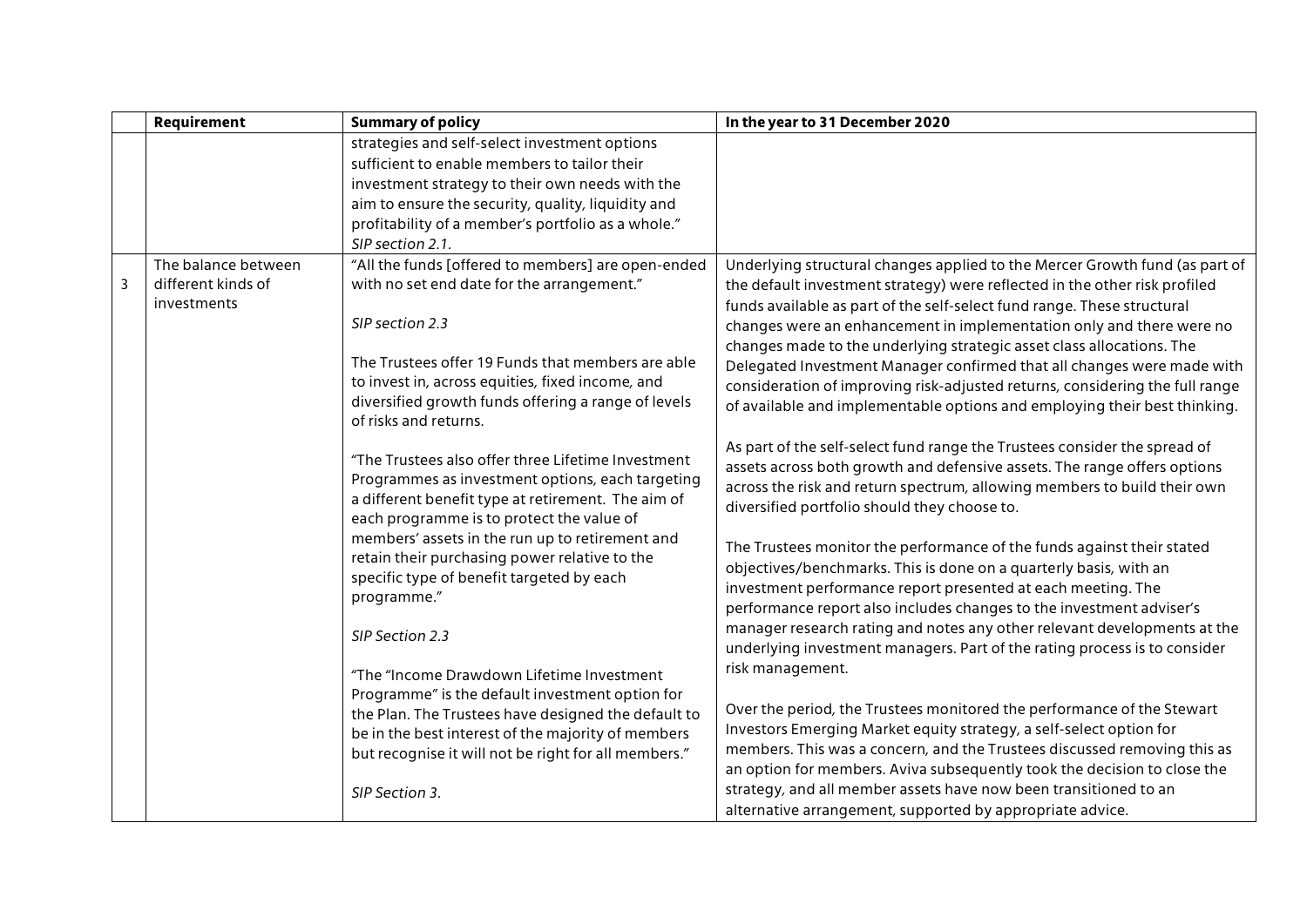|   | Requirement                                                                   | <b>Summary of policy</b>                                                                                                                                                                                                                                                                                                                                                                                                                                                                                                                                                                                                                                                                                                                                                                                                                                                              | In the year to 31 December 2020                                                                                                                                                                                                                                                                                                                                                                                                                                                                                                                                   |
|---|-------------------------------------------------------------------------------|---------------------------------------------------------------------------------------------------------------------------------------------------------------------------------------------------------------------------------------------------------------------------------------------------------------------------------------------------------------------------------------------------------------------------------------------------------------------------------------------------------------------------------------------------------------------------------------------------------------------------------------------------------------------------------------------------------------------------------------------------------------------------------------------------------------------------------------------------------------------------------------|-------------------------------------------------------------------------------------------------------------------------------------------------------------------------------------------------------------------------------------------------------------------------------------------------------------------------------------------------------------------------------------------------------------------------------------------------------------------------------------------------------------------------------------------------------------------|
|   |                                                                               |                                                                                                                                                                                                                                                                                                                                                                                                                                                                                                                                                                                                                                                                                                                                                                                                                                                                                       |                                                                                                                                                                                                                                                                                                                                                                                                                                                                                                                                                                   |
| 4 | Risks, including the ways<br>in which risks are to be<br>measured and managed | The Trustees recognise that members have differing<br>investment needs and that these may change<br>during the course of members' working lives.<br>The Trustees also recognise that members have<br>different attitudes to risk.<br>The Trustees have taken into consideration, on<br>behalf of the members, the following aspects of risk:<br>Inflation risk<br>Currency risk<br>Credit risk<br>Interest rate risk<br>Concentration risk<br>Equity, property and other price risk<br>Environmental, Social and Corporate<br>Governance risk<br>Investment manager risk<br>Liquidity risk<br>Pension Conversion risk<br>The Trustees pay close regard to the risks which<br>may arise from the lack of diversification of<br>investments. The Trustees believe that the choice of<br>funds in place provides an adequately diversified<br>distribution of assets.<br>SIP section 2.2 | As detailed in the risk table in the SIP, the Trustees consider both<br>quantitative and qualitative measures for these risks when deciding<br>investment policies, strategic asset allocation, the choice of fund managers<br>/ funds / asset classes.<br>All monitoring activity detailed in the SIP was undertaken, with the Trustees<br>receiving appropriate advice where relevant at quarterly Trustee meetings,<br>and there were no issues to report back on. No changes were made to the<br>investment arrangements as a result of these considerations. |
| 5 | Expected return on                                                            | In designing the default option, the Trustees have                                                                                                                                                                                                                                                                                                                                                                                                                                                                                                                                                                                                                                                                                                                                                                                                                                    | The Trustees monitor the performance of the funds against their stated                                                                                                                                                                                                                                                                                                                                                                                                                                                                                            |

objectives/benchmarks. This is done on a quarterly basis, with an

explicitly considered the trade-off between risk and

investments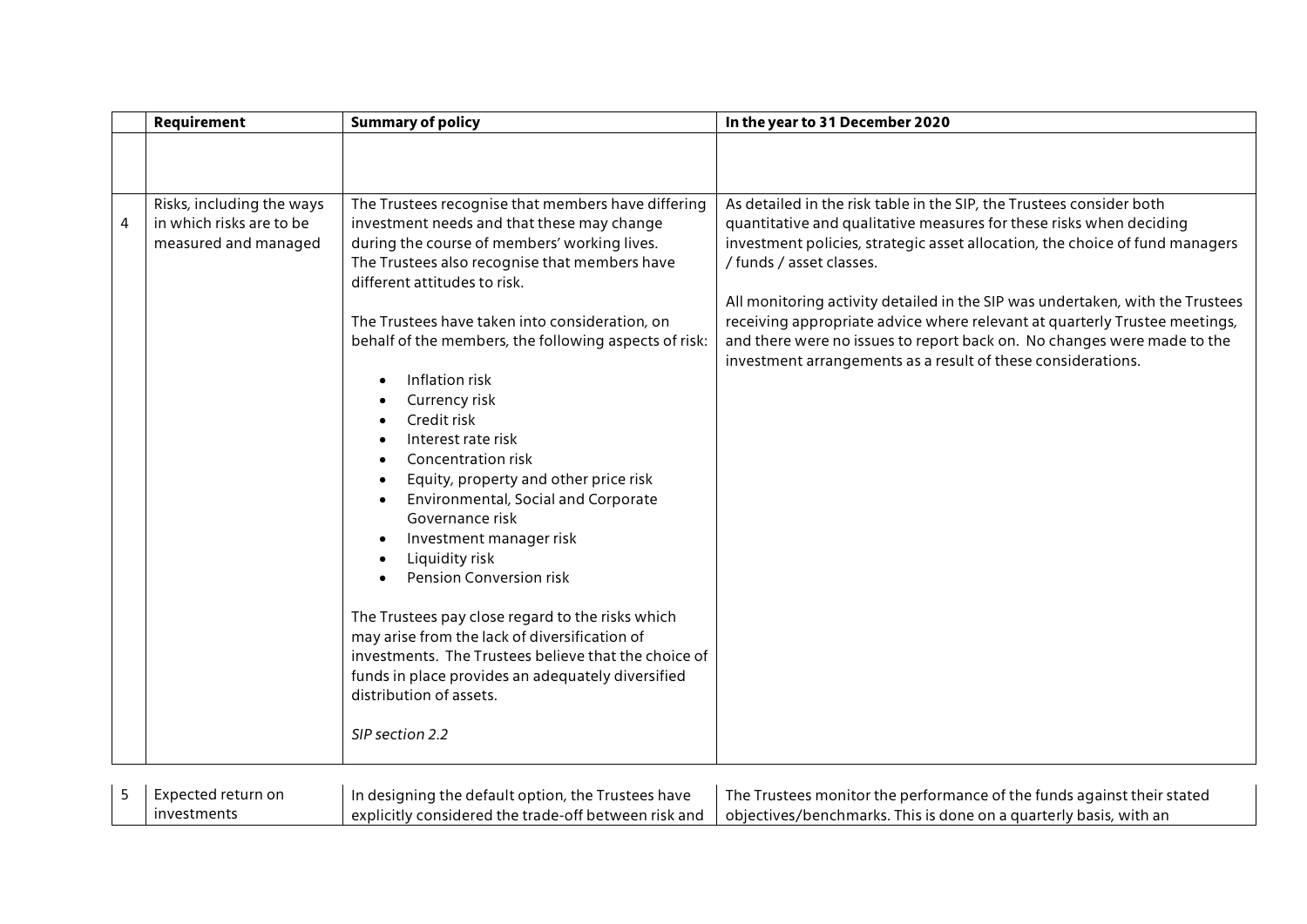|   | Requirement                | <b>Summary of policy</b>                                 | In the year to 31 December 2020                                              |
|---|----------------------------|----------------------------------------------------------|------------------------------------------------------------------------------|
|   |                            | expected returns. The default option manages             | investment performance report presented at each meeting. The                 |
|   |                            | investment risks through a diversified strategic         | performance report also includes changes to the investment adviser's         |
|   |                            | asset allocation consisting of traditional and           | manager research rating. Highly rated active managers are considered to      |
|   |                            | alternative assets. Risk is not considered in isolation, | have an above average prospect of outperformance.                            |
|   |                            | but in conjunction with expected investment              |                                                                              |
|   |                            | returns and outcomes for members.                        | For the funds managed by the Delegated Investment Manager, the selection     |
|   |                            |                                                          | of the underlying investment managers is the responsibility of the           |
|   |                            | Each members' time to retirement will determine          | Delegated Investment Manager.                                                |
|   |                            | the balance between the different kinds of               |                                                                              |
|   |                            | investments members hold within the lifestyle            | The performance of the growth phase of the lifestyle strategies (including   |
|   |                            | strategy. This balance will determine the expected       | the main default investment strategy) is reviewed against inflation and also |
|   |                            | return on members' assets and is intended to be          | against equity volatility and the de-risking phase of the drawdown lifestyle |
|   |                            | related to the members' own risk appetites and           | is reviewed against inflation as a means of assessing the impact relative to |
|   |                            | tolerances.                                              | member buying power. This analysis is included in each quarterly             |
|   |                            |                                                          | monitoring report.                                                           |
|   |                            | SIP section 3.                                           |                                                                              |
|   |                            |                                                          |                                                                              |
|   |                            |                                                          |                                                                              |
|   |                            |                                                          |                                                                              |
|   |                            |                                                          |                                                                              |
|   |                            |                                                          |                                                                              |
|   |                            |                                                          |                                                                              |
|   |                            |                                                          |                                                                              |
|   |                            |                                                          |                                                                              |
|   |                            |                                                          |                                                                              |
|   |                            |                                                          |                                                                              |
|   |                            |                                                          |                                                                              |
|   |                            |                                                          |                                                                              |
|   |                            |                                                          |                                                                              |
| 6 | Realisation of investments | In general, the Plan's investment managers have          | The Trustees receive administration reports on a quarterly basis to ensure   |
|   |                            | discretion in the timing of realisations of              | that core financial transactions are processed within service level          |
|   |                            | investments and in considerations relating to the        | agreements and regulatory timelines.                                         |
|   |                            | liquidity of those investments. The investment           |                                                                              |
|   |                            | managers have responsibility for generating cash         |                                                                              |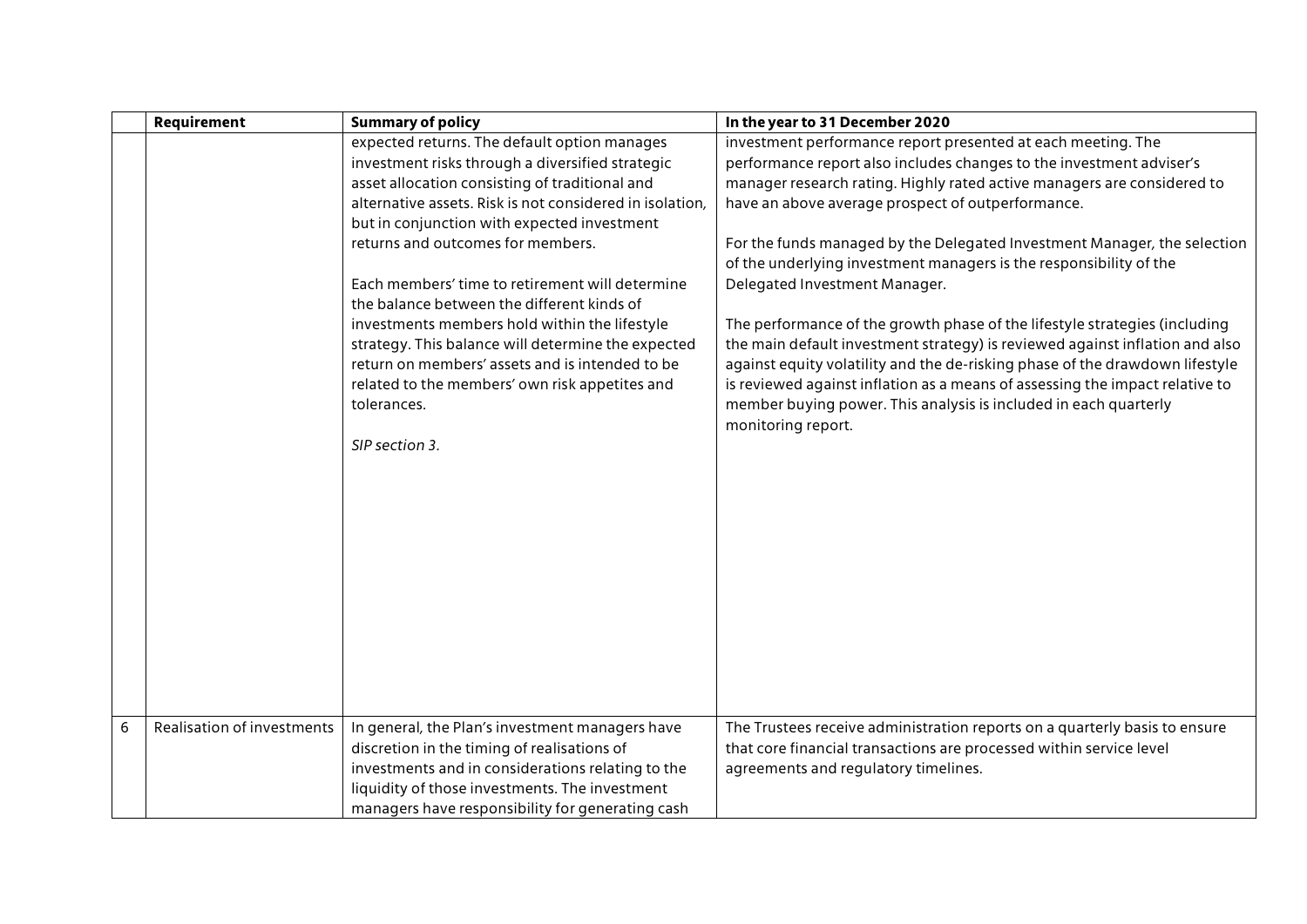|                | Requirement                                                                                                               | <b>Summary of policy</b>                                                                                                                                                                                                                                        | In the year to 31 December 2020                                                                                                                                                                                                                                                                                                                                                                                                          |
|----------------|---------------------------------------------------------------------------------------------------------------------------|-----------------------------------------------------------------------------------------------------------------------------------------------------------------------------------------------------------------------------------------------------------------|------------------------------------------------------------------------------------------------------------------------------------------------------------------------------------------------------------------------------------------------------------------------------------------------------------------------------------------------------------------------------------------------------------------------------------------|
|                |                                                                                                                           | required for benefit outgo. Likewise, the selection,<br>retention and realisation of assets within the pooled<br>funds are delegated to the respective Investment<br>Managers in line with the mandates of the funds.<br>SIP sections 3 and 4.2.                | All funds are daily dealt pooled investment vehicles, accessed through an<br>insurance contract. Over the period, the Aviva Property Fund suspended<br>dealing as a result of the impact of COVID-19 on Property markets. The<br>situation was monitored closely by the Trustees over the period when the<br>Fund was suspended. As of 31 December 2020, the Fund had resumed<br>dealing.                                                |
|                |                                                                                                                           | The Trustees' full policies on social, environmental<br>or ethical considerations are detailed in Section 6 of<br>the SIP.                                                                                                                                      | The Trustees monitor the performance of the funds against their stated<br>objectives/benchmarks. This is done on a quarterly basis, with an<br>investment performance report presented at each meeting.                                                                                                                                                                                                                                  |
| $\overline{7}$ | Financially material<br>considerations over the<br>appropriate time horizon<br>of the investments,<br>including how those | The selection, retention and realisation of assets<br>within the pooled funds are delegated to the<br>respective underlying fund managers in line with<br>the mandates of the funds. Likewise, the underlying<br>fund managers have full discretion (within the | The investment performance reports are reviewed by the Trustees on a<br>quarterly basis - this includes ratings (both general and specific ESG) from<br>the investment adviser. Most of the managers remained highly rated during<br>the year.                                                                                                                                                                                           |
|                | considerations are taken<br>into account in the<br>selection, retention and<br>realisation of investments                 | constraints of their mandates) on the extent to<br>which social, environmental or ethical<br>considerations are taken into account in the<br>selection, retention and realisation of investments.                                                               | The Trustees noted that the Delegated Investment Manager has made a<br>commitment to targeting 'Net Zero' carbon exposure within their fund<br>range by 2050, in line with the objectives of the Paris Agreement. The<br>Trustees noted that this will mean the growth phase of the default is 'Paris<br>aligned'. This will be monitored closely over time to ensure decarbonisation<br>is being implemented in line with expectations. |
|                |                                                                                                                           |                                                                                                                                                                                                                                                                 | In the case of the delegated funds, where managers were not highly rated<br>by the investment adviser from an ESG perspective, the Delegated<br>Investment Manager will engage with those managers to improve ESG<br>practices, or replace these managers with more highly rated managers. This<br>is in line with their Sustainable Investment Policy.                                                                                  |
|                |                                                                                                                           |                                                                                                                                                                                                                                                                 | If ratings, either general or ESG, are downgraded, the Delegated Investment<br>Manager will look to find a suitable alternative.                                                                                                                                                                                                                                                                                                         |
| 8              | The extent (if at all) to<br>which non-financial                                                                          | Member views in respect of non-financial matters<br>are not taken into account in the selection,                                                                                                                                                                | No member views related to investments were received during the Plan<br>year. No action needed.                                                                                                                                                                                                                                                                                                                                          |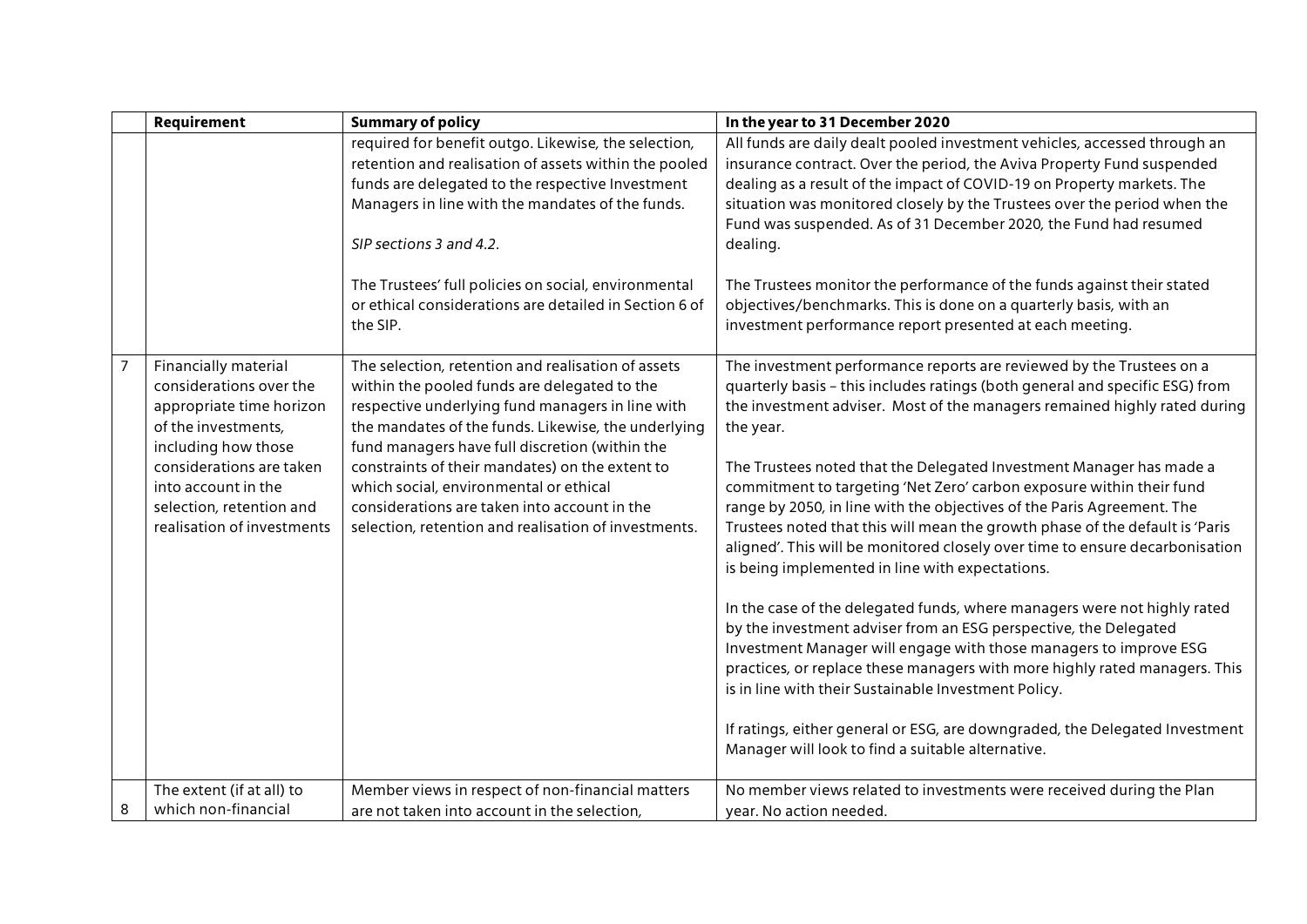|    | Requirement                                                                                                                                                                                                                                    | <b>Summary of policy</b>                                                                                                                                                                                                                                                                                                                                                                                                                                                         | In the year to 31 December 2020                                                                                                                                                                                                                                                                                                                                                                                                                                                                                                                                                              |
|----|------------------------------------------------------------------------------------------------------------------------------------------------------------------------------------------------------------------------------------------------|----------------------------------------------------------------------------------------------------------------------------------------------------------------------------------------------------------------------------------------------------------------------------------------------------------------------------------------------------------------------------------------------------------------------------------------------------------------------------------|----------------------------------------------------------------------------------------------------------------------------------------------------------------------------------------------------------------------------------------------------------------------------------------------------------------------------------------------------------------------------------------------------------------------------------------------------------------------------------------------------------------------------------------------------------------------------------------------|
|    | matters are taken into<br>account in the selection,<br>retention and realisation<br>of investments                                                                                                                                             | retention and realisation of investments, but<br>members can make their views known to the<br>Trustees.                                                                                                                                                                                                                                                                                                                                                                          |                                                                                                                                                                                                                                                                                                                                                                                                                                                                                                                                                                                              |
| 9  | The exercise of the rights<br>(including voting rights)<br>attaching to the<br>investments                                                                                                                                                     | The Trustees have given appointed investment<br>managers full discretion in evaluating ESG factors,<br>including climate change considerations, and<br>exercising voting rights and stewardship<br>obligations attached to the Plan's investments.                                                                                                                                                                                                                               | The exercising of voting rights is delegated to the Investment Managers.<br>The Trustees have been provided with a Stewardship Report produced by<br>the Delegated Investment Manager covering the delegated funds. This<br>report assesses each underlying equity manager's record of executing and<br>disclosing voting activity, and the extent to which they are engaging with<br>the underlying companies in which they invest.<br>Where underlying investment managers are not meeting expectations, the<br>Delegated Investment Manager is expected to engage with these<br>managers. |
| 10 | Undertaking engagement<br>activities in respect of the<br>investments (including<br>the methods by which,<br>and the circumstances<br>under which, Trustees<br>would monitor and<br>engage with relevant<br>persons about relevant<br>matters) | Voting and engagement activity should be used by<br>investment managers to discuss the performance of<br>an issuer of debt or equity. The Trustees review an<br>annual stewardship monitoring report, which<br>includes details of voting and engagement<br>activities associate with each of the funds invested<br>in. The Trustees can challenge manager decisions<br>that appear out of line with the investment fund's<br>objectives or the objectives/policies of the Plan. | The Trustees reviewed a Stewardship Report produced by the Delegated<br>Investment Manager. This report assesses each underlying equity manager's<br>record of executing and disclosing voting activity, and the extent to which<br>they are engaging with the underlying companies in which they invest.<br>Where underlying investment managers are not meeting expectations, the<br>Delegated Investment Manager is expected to engage with these<br>managers.<br>No additional engagement activity occurs outside of this relationship.                                                  |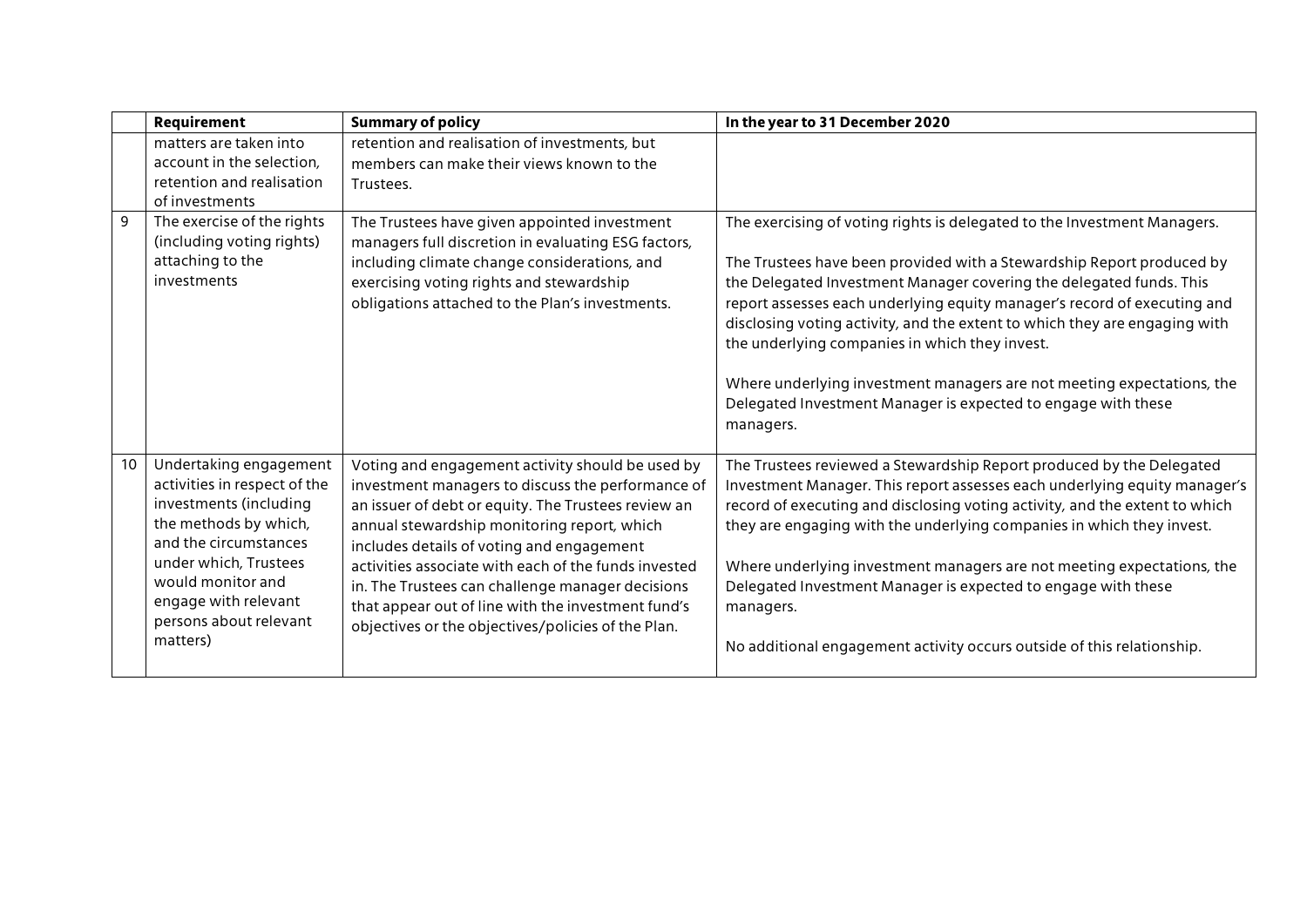## **Voting Activity**

The following section focuses on the voting activity of the Delegated Investment Manager that manages the funds that form the growth phase of the default investment strategy. For these funds, the Trustees have delegated their voting rights to the Delegated Investment Manager who in turn delegates this to external investment managers. The Trustees do not use the direct services of a proxy voter.

The Delegated Investment Manager includes stewardship within their Sustainable Investment Policy. In particular, the Delegated Investment Manager expects all shares to be voted on by external investment managers in a manner deemed most likely to protect and enhance long-term value for investors.

Voting and engagement activities of external investment managers are reviewed regularly, this includes: voting execution, voting rationale and engagement examples. A report has been provided to the Trustees in the form of an annual Stewardship Monitoring Report. The report summarises and comments on the stewardship activities and disclosure of the external investment managers appointed within the self-select fund range and within the Mercer Growth fund.

The Stewardship Monitoring Report provides voting statistics, together with commentary, based on manager disclosed information. It covers votes cast in four parts: a) votes against management; b) votes against proxy adviser policy (where applicable); c) abstentions; and d) no votes. The report also provides summary reporting on engagement activities undertaken by managers to capture the level of disclosure and examples given by the managers for insights into where the manager has exchanged views with companies on a range of strategic and governance issues, together with environmental and social topics.

For the 2020 reporting cycle, vote reporting will include a general description of voting behaviour, an explanation of the most significant votes taken, information on the use, if any, of the services of proxy advisors, and information on how votes have been cast in the general meetings of companies in which the external investment managers hold shares across equity portfolios. Engagement reporting will include examples where investment managers have engaged with companies, relating to the number of companies engaged, engagement examples by topic, engagement examples that are collaborative and any voting activity / engagement activities impacting investment decisions, where available. These engagement reviews will extend across equities as well as other asset classes (e.g. fixed income and real estate) in light of the 2020 UK Stewardship Code which calls for engagement across additional asset classes as well as equities.